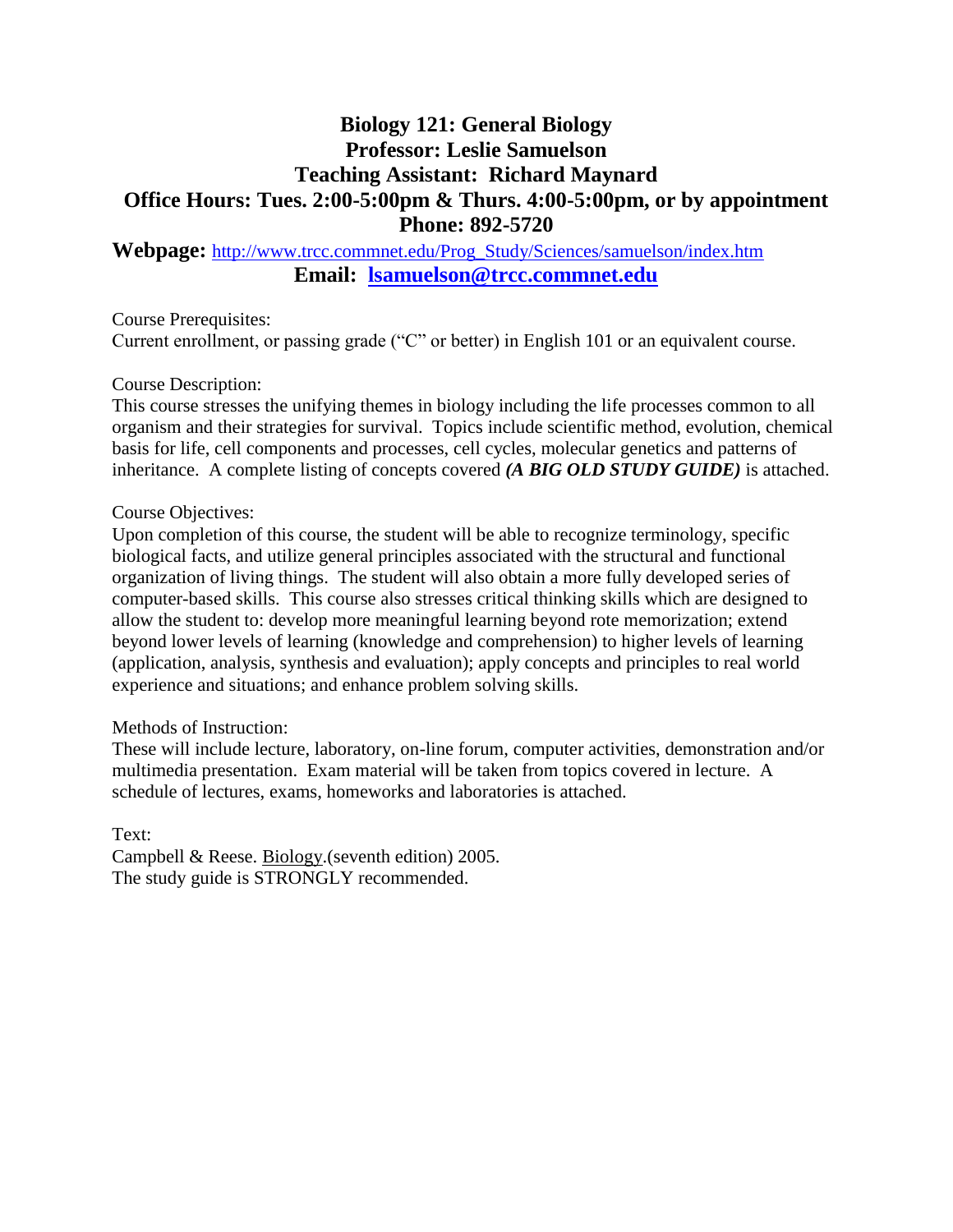Evaluation and Testing: Your final course grade will be based on: 3 midterm exams- 100 pts. Each 8 laboratory write-ups- 50pts. Each 5 Homeworks – 30 pts. Each 4 forum posts- 5 pts. Each 4 forum replies- 5 pts. Each 1 office visit- 10 pts 1 final exam- 200 pts. Total: 1200pts.

## **Exams**

Each **midterm** will consist of ~40 multiple choice, true/false, short answer or essay questions. The cumulative **final** will consist of ~80 similar questions. You will have 50 minutes to complete the exam individually. All exams will be collected. Then, there will be a 20 minute period where you will join 2 other students and retake the exam as a group. This exam will be handed in as well. Your individual exam will be graded, as will the group exam. If the group scores higher than the highest score for any one person within the group, the differential (up to 10 points) will be added to each group members individual exam score. For example, if the group score is 95, and the individual members scores are 60, 70, and 90, the group earns a 5 point bonus. I will add the bonus to each individual members grade, so the final grades would be 65, 75 and 95. If the group scores lower than the highest individual score, no points will be subtracted from the individual members scores. The maximum grade for any midterm exam is 100, for the final it is 200.

A #2 pencil is required for each exam. This item will not be supplied; you must bring it to each exam date. No make-up exams will be given without previous notification to the instructor. The final exam must be taken to pass this course.

**LAB WRITE-UPS** will be due the week following completion of the lab. Pages will be assigned during lab.

**Homework** will consist of case studies handed out in class. Homeworks must be turned in on time in order to earn full credit.

All but one (your "oops its late" assignment) of the assignments must be turned in on time. If more that one assignment is late, the work will not be graded unless the instructor has been notified prior to the due date.

### **NO INDIVIDUAL EXTRA CREDIT ASSIGNMENTS WILL BE GIVEN!!!**

Students may earn 1 point for every MEANINGFUL **post or reply** on our class forum (after the required 8 have been completed). The forum can be accessed through our class web page at http://www.trcc.commnet.edu/Prog\_Study/Sciences/samuelson/index.htm or at [http://lsamuelson.proboards25.com](http://lsamuelson.proboards25.com/). Be aware that the page is under construction; please report any problems to me. Please **email me** your user name so that I can keep track of the points you have earned. Be aware that the TA and I will "lurk", and may enter the discussion at any time. If inappropriate materials are posted they will be removed. General cyberspace etiquette applies at all times.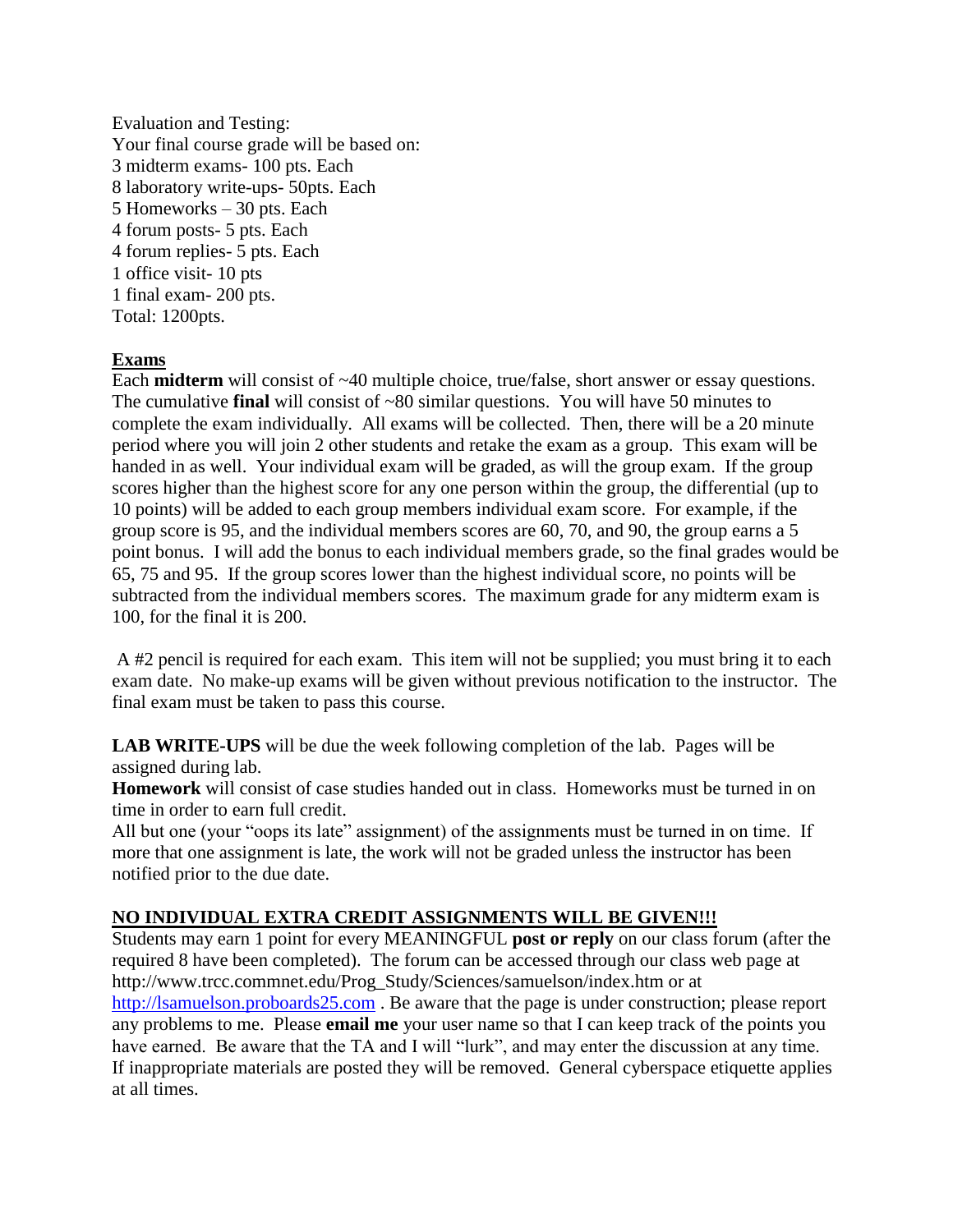### **To utilize your computer account at school**:

Username= Your student ID number (no @ sign) (ex. 123456789) Password= The first 3 letters of your birth month (first letter capitalized, other two lower case), the "&" sign, the last four numbers of your social security number (ex. Mmm&1234)

The grade distribution will be as follows:

90%-100%=A 80%-89%=B 70%-79%=C

60%-69%=D

Less than 60%+F

This percentile grade distribution will be based on the highest total points earned by a student. Generally this "curve" is only a few percentage points lower than a grade distribution based on the total points possible. At the end of the semester, any student within 20 points of the next higher or lower grade will receive a "+" or "-" as appropriate. The exceptions are A+, F+ and Fas the administration disallows the assignment of these grades.

**To determine your grade at any time during the semester**, I suggest keeping 2 columns of scores. The first is the high score for each assignment; the second is the points you earned on that assignment. To determine your grade, add up each column and divide your score total by the high score total. This will let you know within a percentage point or so where you stand in the class. For example:

| my scores |
|-----------|
| 6         |
| 43        |
| 72        |
|           |
| 121       |
|           |

 $121/142 = 85$ 

This student has an 85% or solid B in the course at this time.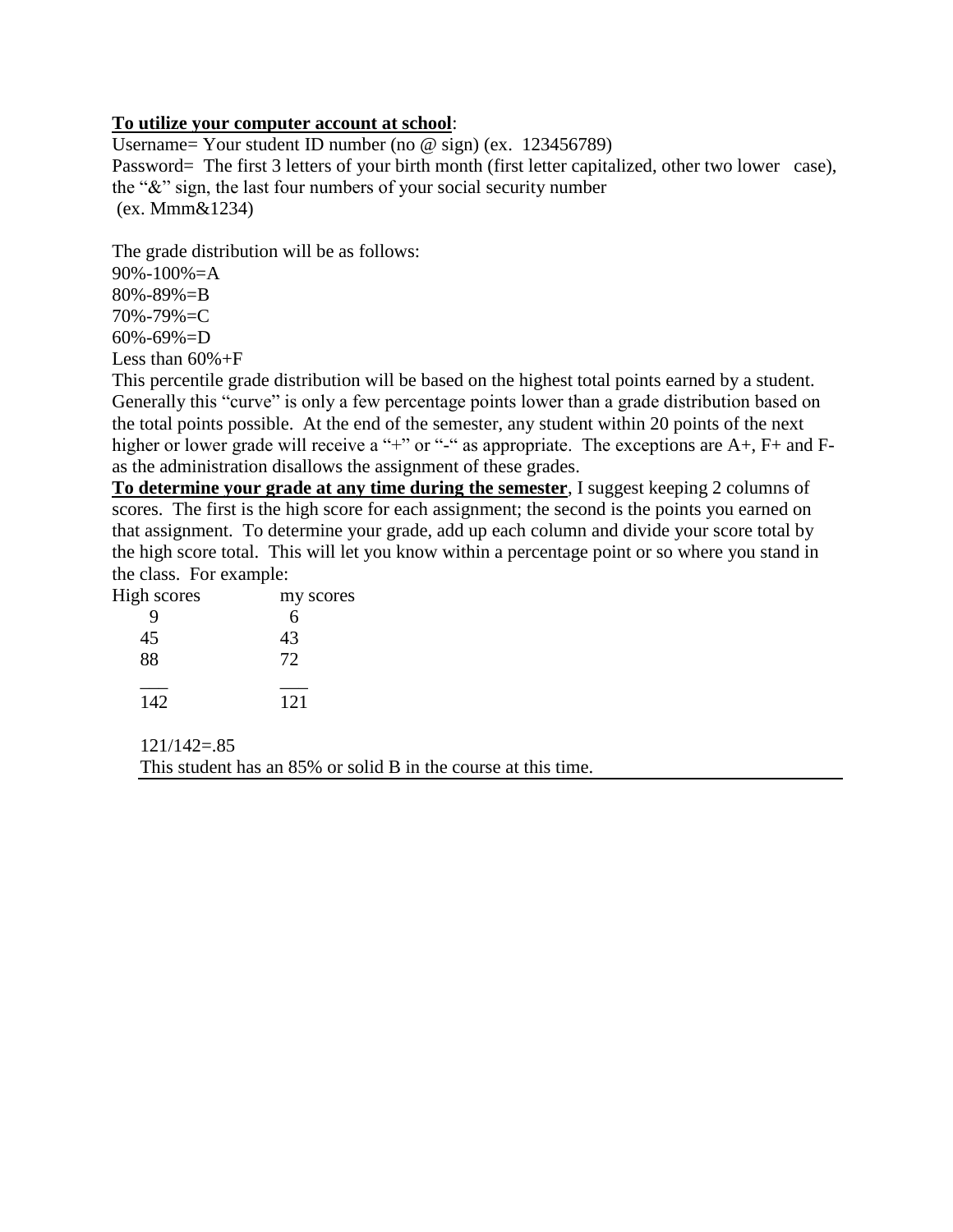General Information:

If you must miss a class, please notify me prior to the date of absence so that work and notes may be arranged.

Students are responsible for defining and making progress toward their educational goals. If at any time you are having difficulties with course related materials, **PLEASE** come see me or the teaching assistant. There are a multitude of learning tools available to all students—we will just have to figure our which ones will be the most helpful for you.

Academic dishonesty and plagiarism will not be tolerated.

# **YOUR GRADE IS YOUR RESPONSIBILITY!!!!**

Last day to drop without my signature is March 30.

Last day to drop with my signature is April 23.

Last day to apply for summer graduation is April 15, for fall it is June 15.

Electronic devices (cell phones, pagers etc.) will be put in **"Silent Mode"** or turned off during both lecture and laboratory.

If you need assistance or modification of class procedure owing to any type of disability, please let me know so that arrangements for accommodation can be made.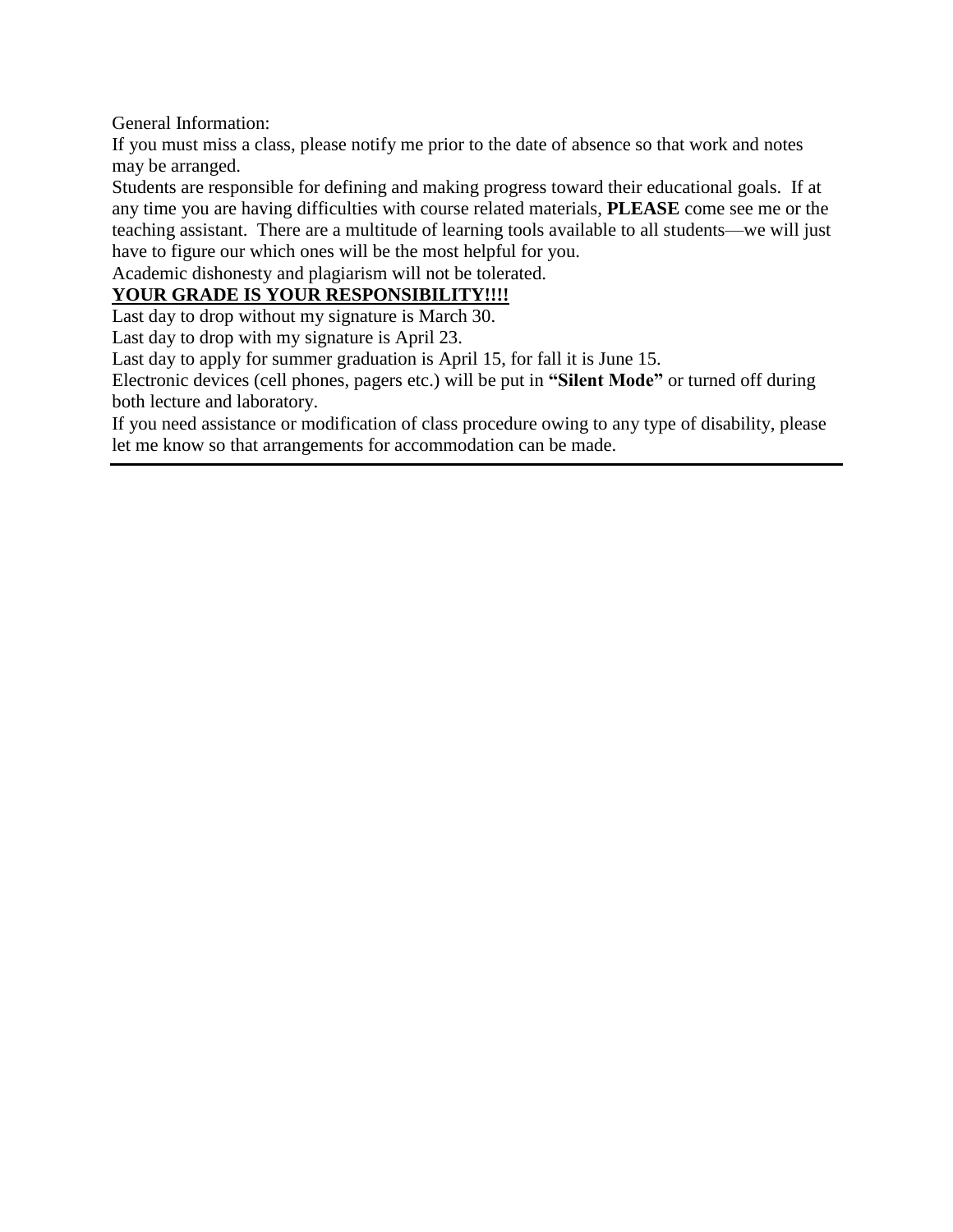## *Course Objectives:*

- 1. Distinguish between living organisms and non living things by describing the features and characteristics of life.
- 2. Using the procedure and terminology, describe the scientific method through examples.
- 3. Identify the principal elements that make up the body, give their chemical symbols and summarize the main functions of each.
- 4. Demonstrate knowledge of the atomic structure and its relationship to the interaction of atoms to form molecules.
- 5. Demonstrate knowledge of ionic, covalent and hydrogen bonds and give examples of each, Compare them in terms of the mechanisms by which they are formed and their relative bond strengths.
- 6. Define pH in terms of hydrogen ion concentration and be able to identify any given pH as acid, base, or neutral and discuss their properties. Describe how pH changes are minimized by buffers.
- 7. Describe the types and functions of organic and inorganic compounds found in the body.
- 8. Demonstrate knowledge of the cell organelles and their functions.
- 9. Demonstrate knowledge of the various mechanisms of active and passive trainsport relative to the plasma membrane.
- 10. Discuss the effect of the first and, second taws of thermodynamics and relate how they affect organisms and the ecosphere.
- 11. Explain the composition, classification, and function of enzymes. Explain and describe factors influencing an enzymes regulation.
- 12. Define and explain anabolic and catabolic mechanisms. Explain how anabolic and catabolic reactions are essential to a cell.
- 13. Explain how chemical energy (ATP) is released by respiratory processes (anaerobic and aerobic).
- 14. Explain the process of photosynthesis
- 15. Demonstrate knowledge, and comprehension of mitosis and meiosis
- 16. Explain the role of genes in inheritance and how they are passed from one generation to the next.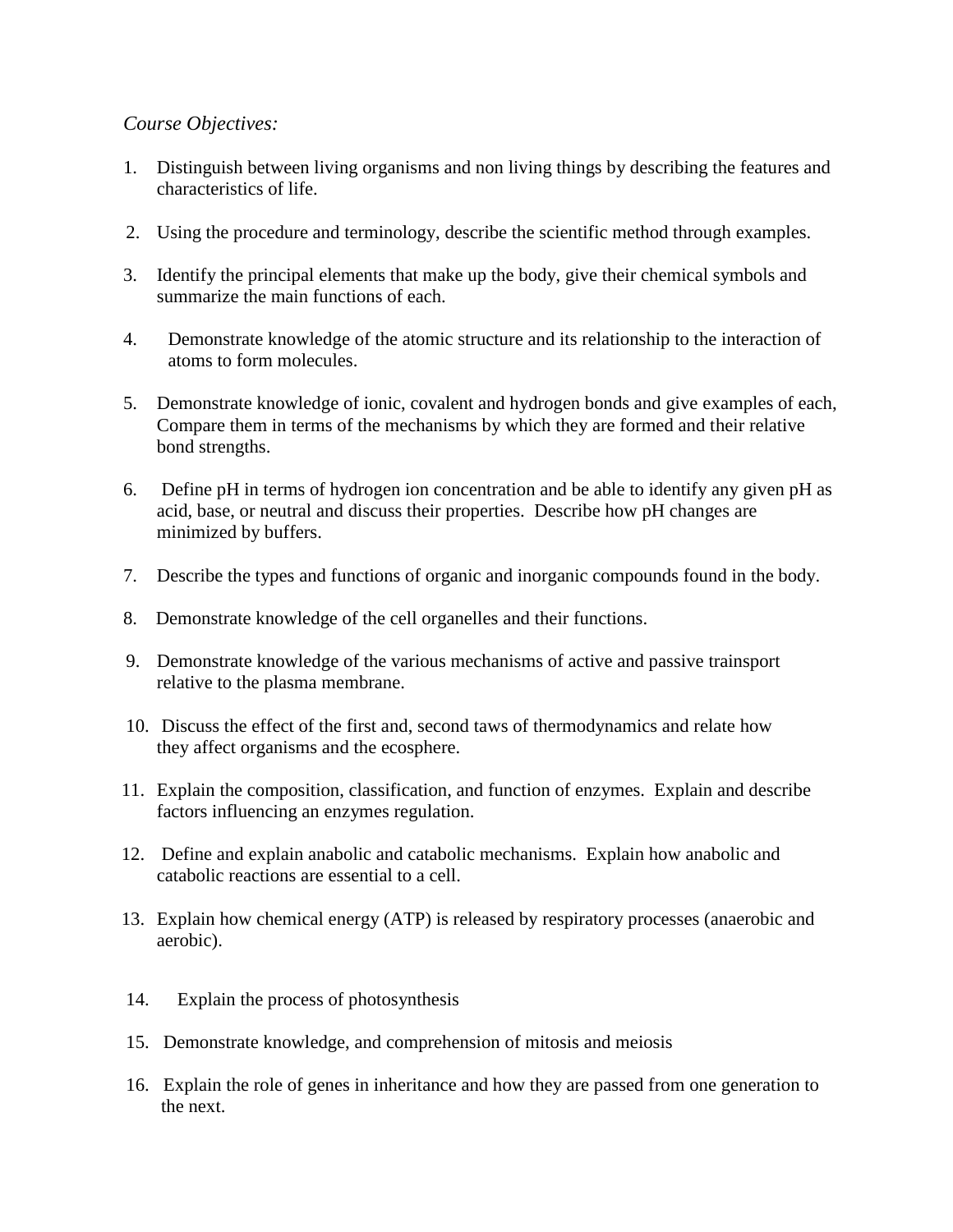- 17. Demonstrate a knowledge of the Mendelian Laws of Genetics and solve genetic problems involving monohybrid and dihybrid crosses.
- 18. Demonstrate a knowledge of the various forms of gene interaction.
- 19. Demonstrate basic knowledge of genetic engineering,
- 20. Discuss some common forms of human genetic disease.
- 21. Explain the role of DNA and RNA in inheritance, protein productivity and life processes.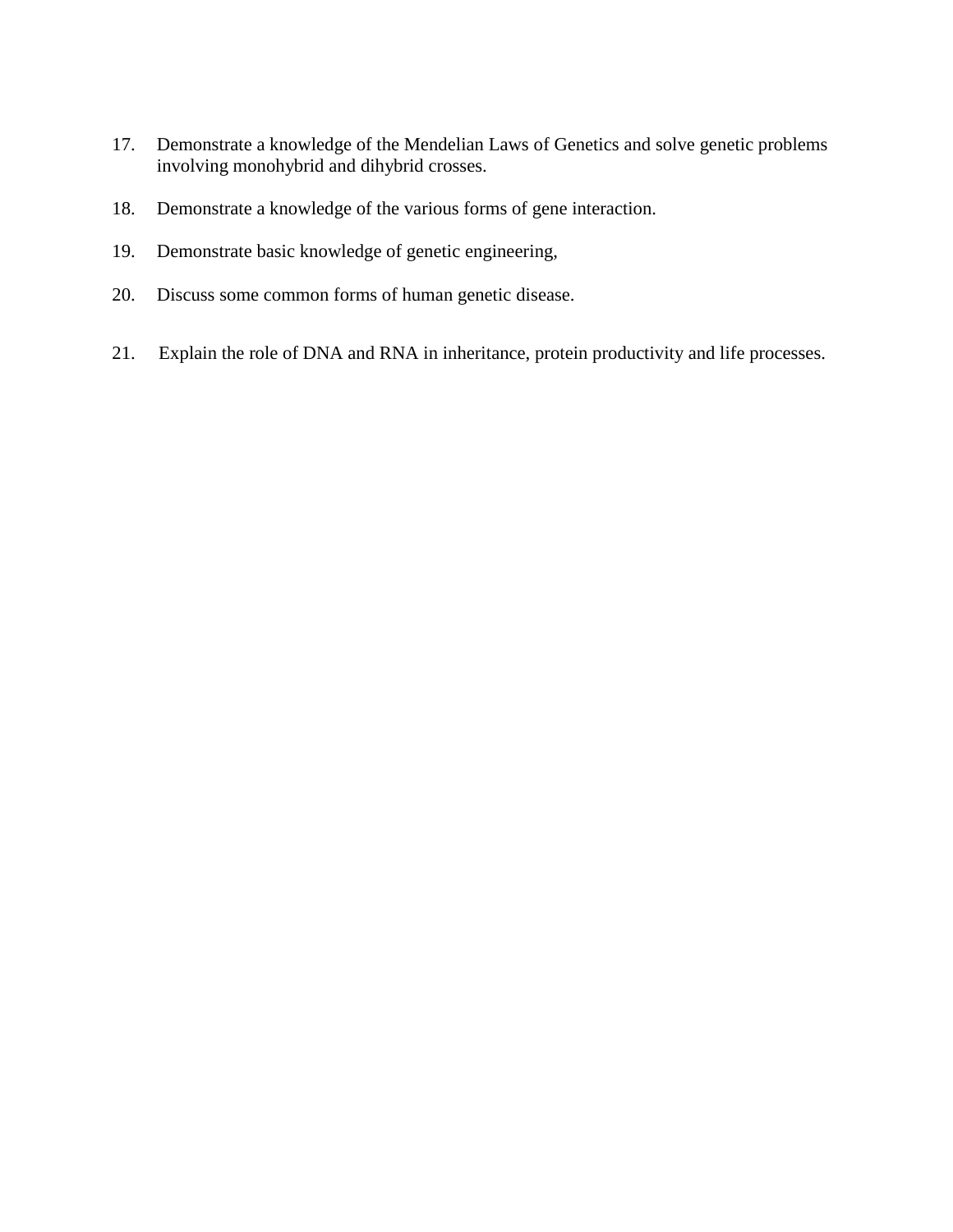# *Topic Outline.*

- I. Life and science
	- a. Life
	- b. Characteristics of life
	- c. The scientific method
	- d. Development of the scientific attitude
	- e. Biology today
	- f. Biology as a science

## II. Chemistry

- a. Matter and elements
- b*.* How elements differ
- c. Structure of matter
- d. Election arrangement
- e. Electron arrangement vs. Reactivity
- f. Chemical bonding
	- 1. Ionic bonding
	- 2. Covalent bonding
		- a) polar
		- b) non-polar
	- 3. Hydrogen bonding
	- 4. VanderWaals Forces
- g. Inorganic compounds
	- 1. Acids
	- 2. Bases
	- 3. Salts
	- 4. Water
- h. Organic compounds
	- 1. Carbohydrates
	- 2. Lipids
	- 3. Proteins
	- 4. Nucleic acids

## III. Cells

- a. The cell theory
- b. The cell and its parts (structure and function)
	- 1. Membrane
	- 2. Endoplasmic reticulum
	- 3. Ribosomes
	- 4. Golgi complex
	- 5. Mitochondria
	- 6. Vacuoles
	- 7. Plastids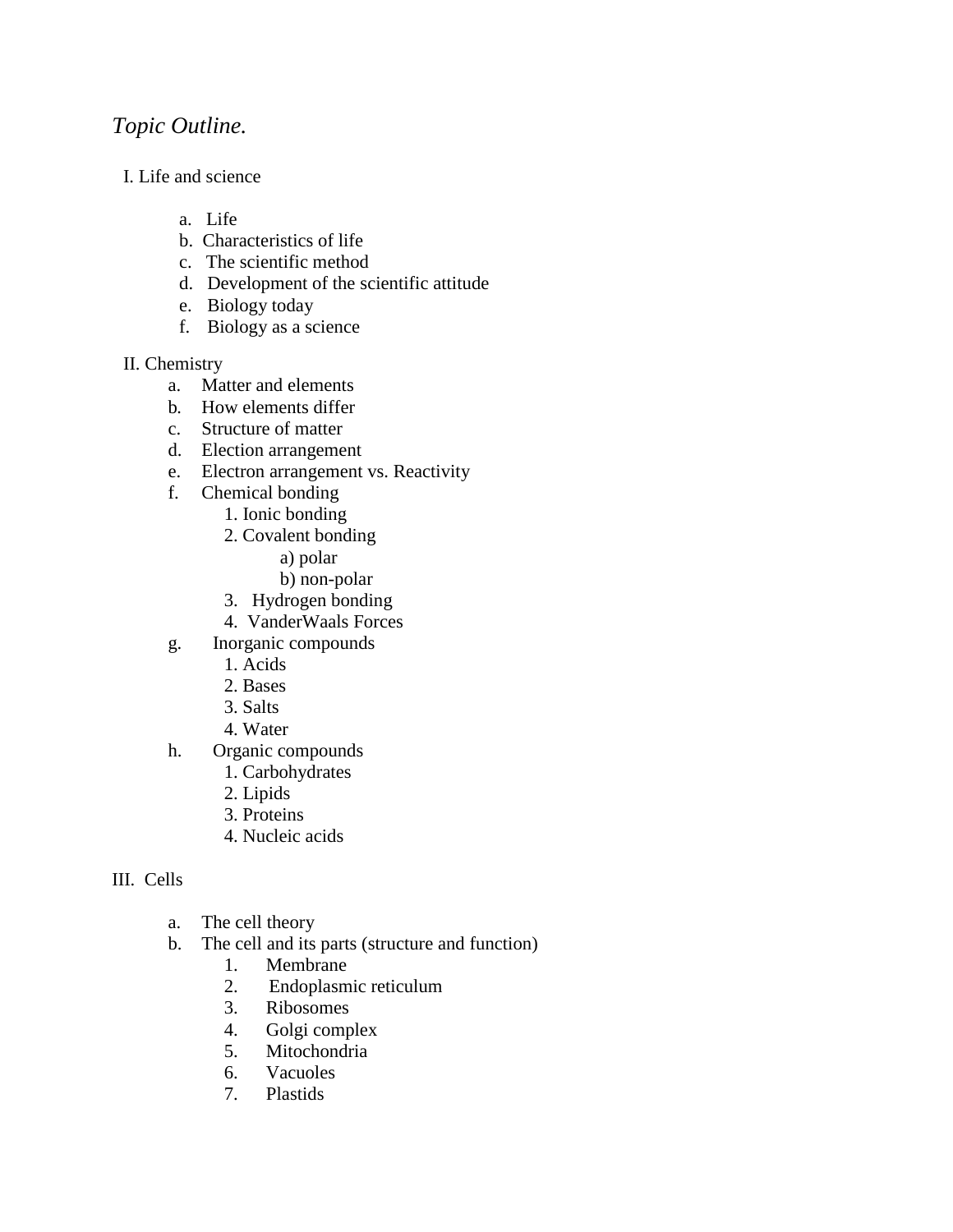- 8. Centrioles
- 9. Cilia and flagella
- 10. Nucleus
- c. Prokaryotic and eukaryotic cells
- d. Compare and contrast between plant an animal cells;
- IV. The cell membrane/wall
	- a. The cell membrane/wall structure and function
	- b. The transport of materials across the membrane
		- 1. Passive transport
			- a) osmosis
			- b) diffusion
			- c) dialysis
		- 2. Active transport
		- 3. Endocytosis
			- a) pinocytosis
			- b) phagocytosis
		- 4. Exocytosis
		- 5. Filtration

**V.** Energy transformations

- a. Chemical directions
	- 1. The first law of thermodynamics
	- 2. The second law of thermodynamics
	- 3. Entropy and enthalpy
- b. Cells energy
	- 1. ATP
- c. Metabolism
	- 1. Anabolic reactions
	- 2. Catabolic reactions
- d. Enzymes
	- 1. Characteristics
	- 2. Chemical and physical properties
	- 3. Classification
	- 4. Action
	- 5. Inhibition
- e. Cellular respiration
	- 1. Glycolysis (aerobic and aerobic respiration)
	- 2. Transfer reaction
	- 3. Kreb's cycle (citric acid cycle)
	- 4. Electron transport chain and chemiosmosis
	- 5. Fermentation
- f. Photosynthesis
	- 1. Requirements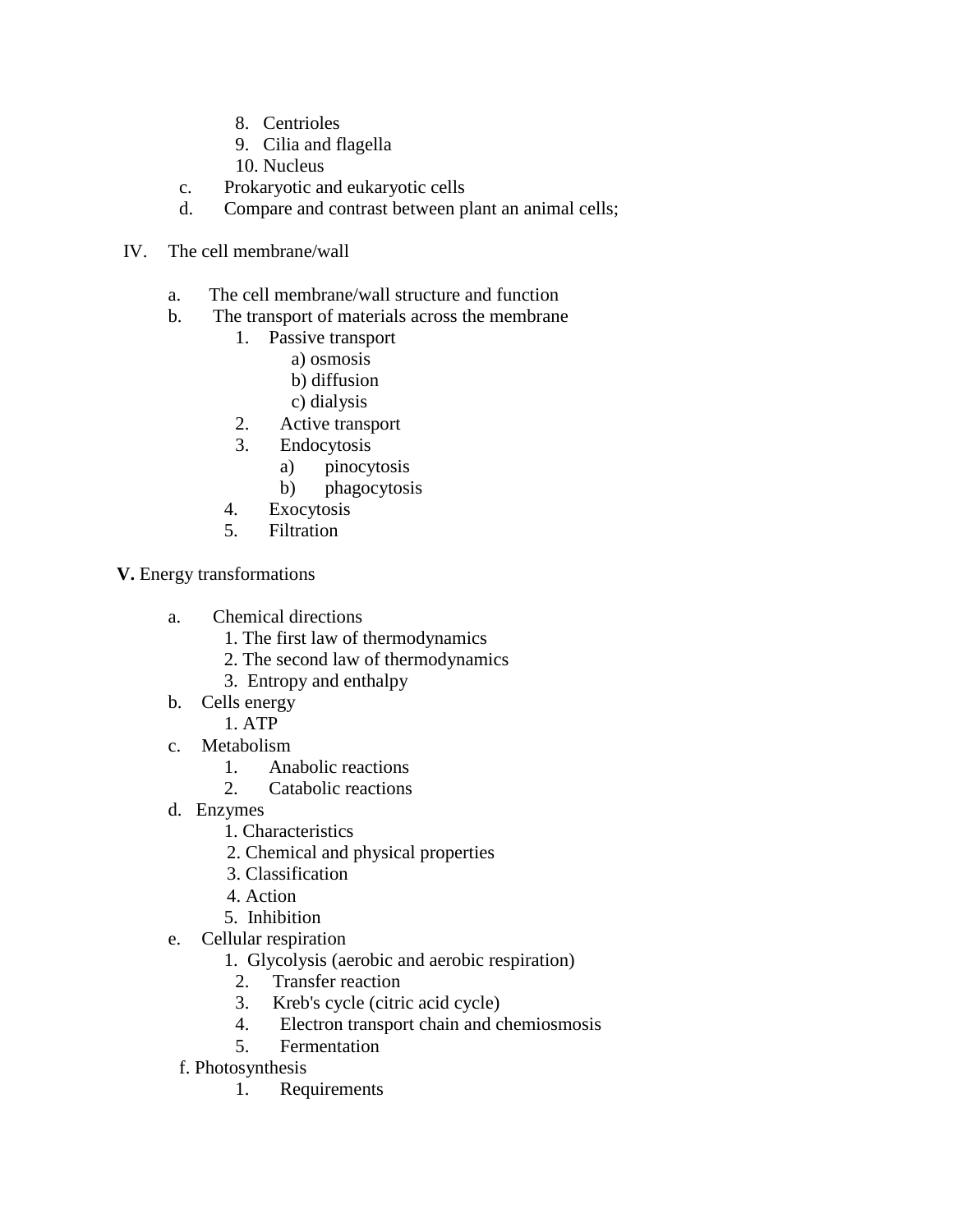- 2. Light reaction (photophosphorylation)
- 3. Dark reaction (carbon fixation)
- VI. The cell cycle
	- a. Control of cycle
		- 1. Cancer
	- b. Interphase
		- 1. (GI) Gap I phase
		- 2. (S) Synthesis phase
		- 3. (GII) GapII phase
	- c. Mitosis
		- 1. Prophase
		- 2. Metaphase
		- 3. Anaphase
		- 4. Telophase
	- d. Meiosis
		- 1. Gametogenesis
			- a) spermatogenesis
			- b)oogenesis
- VII. Genetics
	- a. Genes
		- 1. Composition
		- 2. Function
	- b. Chromosomes
		- 1. Structure
		- 2. Role
		- 3. Number
	- **c.** Mendelian inheritance
		- 1. Dominance
		- 2. Independent assortment
		- 3. Segregation
	- d. Monohybrid and dihybrid crosses
		- 1. Homozygous organism
		- 2. Heterozygous organism
		- 3. Genotype
		- 4. Phenotype<br>5. Alleles
		- 5. Alleles
		- 6. Dominance
		- 7. Recessive
	- e. Laws of Probability
		- 1. The sum law
		- 2. The product law
		- 3. Application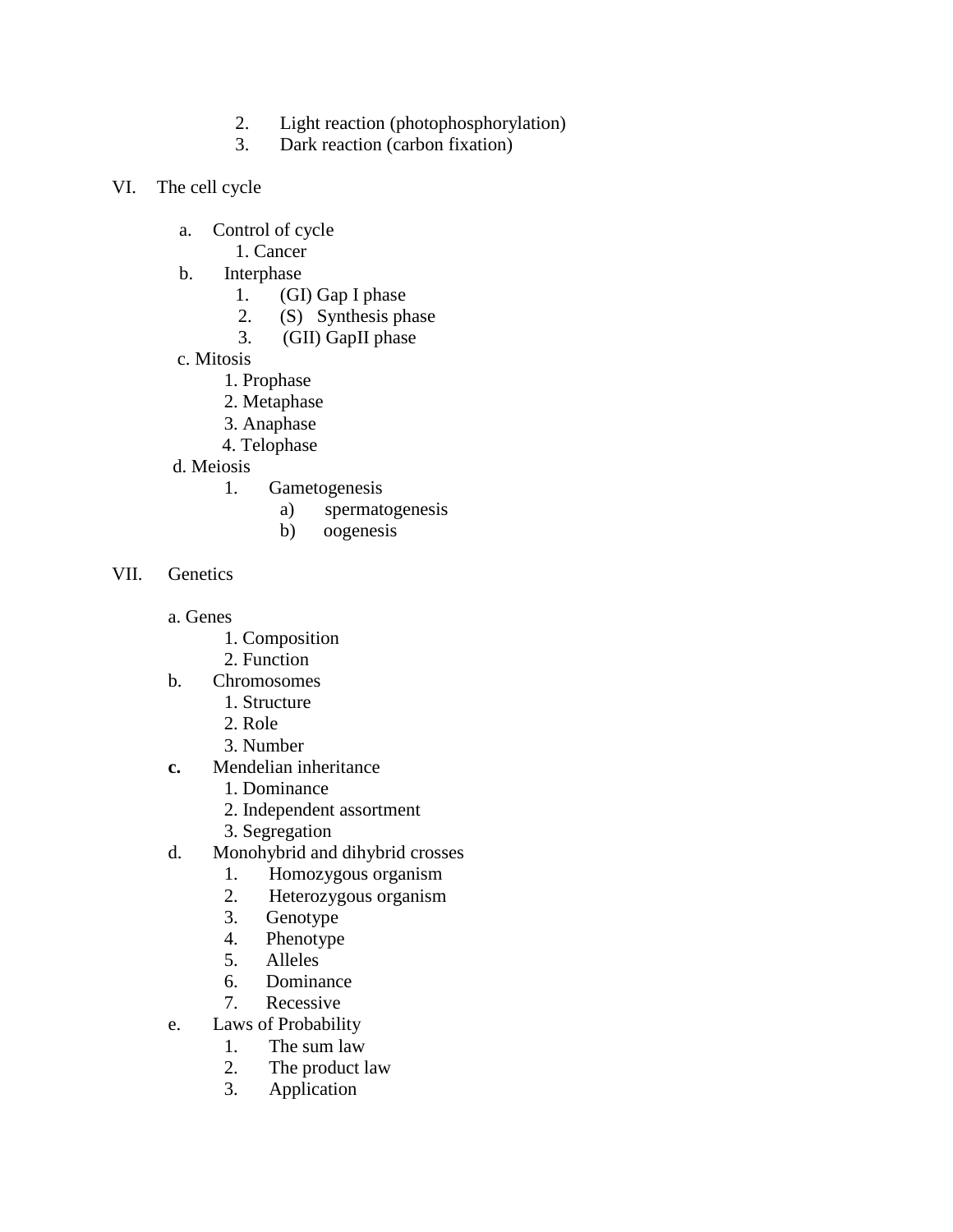- f. Gene interaction
	- 1. Incomplete dominance
	- 2. Epistasis
	- 3. Codominance
- g. Quantitative genetics
	- 1. Polygenic inheritance
	- 2. Multiple alleles
	- 3. Pleiotropy
- h. Sex-linkeld traits
	- 1. The sex determining chromosome
	- 2. X-linked (and influenced) genes
		- a) color blindness
		- b) hemophilia
	- 3. Y-linked genes

## VIII. Human genetics

- a. Chromosomal abnormalities
	- 1. Irregular numbers (aneuploid)
	- 2. Monosomic cells
	- 3. Trisomic cells
- b. Genes and disease
	- 1. Sickle cell
	- 2. Cystic fibrosis
	- 3. Neurofibromatosis
	- 4. Huntington disease
	- 5. Tay-Sachs disease
	- 6. PKU
	- 7. Trisomy 21 (Down's syndrome)
	- 8. Turners syndrome
	- 9. Kleinfelters syndrome
	- 10. Super male
	- 11. Meta female
- c. Chromosomal aberrations
	- 1. Mutation
	- 2. Deficiency
	- 3. Duplication
	- 4. Inversion
	- 5. Translocation
- IX. DNA and the genetic code
	- a. Protein synthesis
		- 1. DNA
		- 2. Transcription